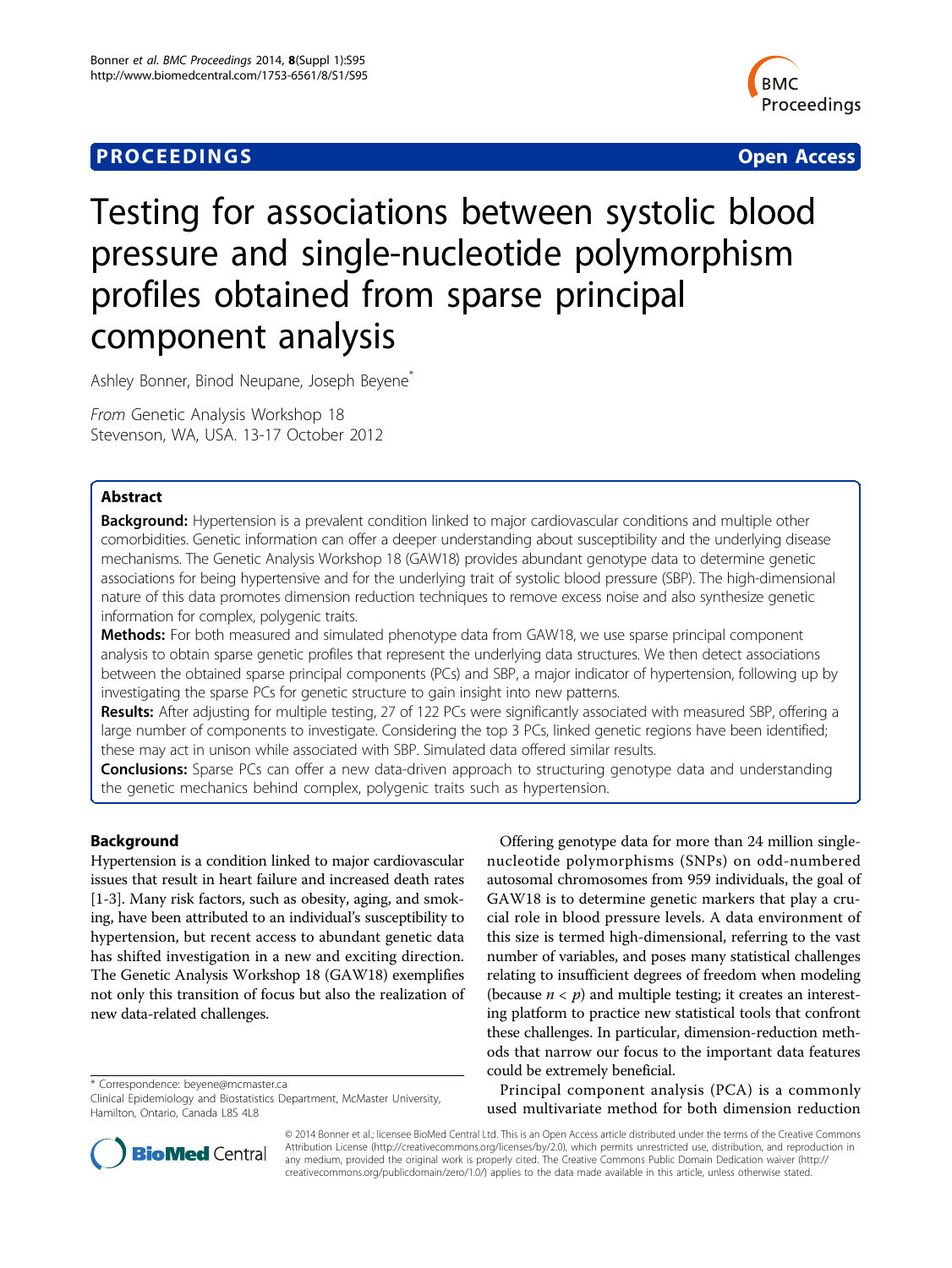and data visualization. It defines a new and convenient set of variables Z, called principal components (PCs), as linear combinations of original variables X. These PCs are uncorrelated and ordered by maximal variance, possibly giving the analyst an easier data set to work with. If most of the original variance is held by the first few PCs, one can discard the rest and work with a much lower dimensional problem without colinearity. However, making sense of what the PCs represent is often an issue because they are linear combinations of all original variables. To alleviate this limitation, sparse PCA methods [[5-8](#page-4-0)] have been developed by incorporating methodology related to penalized regression [\[4](#page-4-0)] to achieve sparse coefficient, or loading, vectors. Tuning parameters control the level of sparseness induced, making the procedures very flexible. Setting most of the loadings to exactly 0, PCs can now be tied to tight groups of original variables that remain, resulting in an interpretable version of classical PCA.

In this paper, we use sparse PCA methodology to inform group structure in a portion of the GAW18 single-nucleotide polymorphism (SNP) data before moving on to model systolic blood pressure (SBP), a surrogate of hypertension, with representative sparse PCs. Through interpreting the PCs significantly associated with SBP, it is our goal to reveal unique data-driven groups of SNPs associated with our phenotype of interest. Because SBP is a polygenic trait, we expect the PCs to shed new light on structures of genetic regions that might act together. After describing our choice of data and methods of analysis, we will present our results and some discussion. We end by summarizing the limitations with using sparse PCA to handle genotype data and discussing future ideas.

### Methods

### Data description

The GAW18 data providers obtained real phenotype, covariate, and genotype data from 959 possibly related individuals. Fixing the genotype data, they prescribed a model-based relationship between functional genotypic regions, informed by the real data set and external sources, to simulate 200 phenotype-covariate data sets. We will use the real phenotype data to demonstrate an uninformed analysis that would occur in practice and use the simulated phenotype data to check the ability of our analysis to consistently detect similar group structure surrounding some truly associated SNPs.

Target sample. Of the 959 individuals from whom data is available, we chose to use only the 157 unrelated individuals.

Target variables (phenotype and covariates). Although the GAW18 group provided longitudinal phenotype and covariate data, we focus on just the baseline measures. We chose SBP as our target phenotype variable because its continuous structure allows detection of modest changes. We adjust for age, sex, smoking status, and use of blood pressure medication as covariates when attempting to detect associations between SBP and genotype information.

Target variables (genotype). The genotype data provided contained more than 24 million SNPs found on odd-numbered autosomes. Following the GAW18 group suggestions in the guide, we aim at chromosome 3. Furthermore, we consider only the 65,519 SNPs from the genome-wide association studies (GWAS) file of chromosome 3 because the sparse PCA method requires a sufficient level of variation.

Final data. There were instances of missing data in the 157 unrelated subjects and 65,519 SNPs. After removing individuals with missing phenotype or covariate data, we used PLINK software to remove individuals with genotypic calling error rates greater than 5% and remove SNPs that had missing data, minor allele frequency (MAF) less than 5%, or that failed the Hardy-Weinberg equilibrium (HWE) test at 0.001 level of significance. The final real phenotype data set we work with has 122 unrelated individuals with complete data for SBP, age, sex, smoking status, hypertension medication, and 46,574 SNPs. The final 200 simulated phenotype data sets each have complete data on 133 individuals because there was no missing data in phenotypes or covariates.

### Analysis description

We used a 3-step process to ultimately determine groups of SNPs jointly related to SBP for the real phenotype data and each of the 200 simulated phenotype data sets. An additive model for SNPs was assumed, meaning SNPs (coded 0, 1, and 2 for copies of the minor allele) were taken as continuous.

Step 1: SNP-by-SNP filtering. To reduce the computational burden for our sparse PCA method, we first applied a linear regression model for each SNP individually, retaining those that were statistically associated with SBP at a 5% level of significance after adjusting for age, sex, smoking status, and blood pressure medication covariates. This also ensures our sparse PCA method will not accept marginally insignificant SNPs that could draw attention away from those that are most likely to be of effect. We did not adjust for multiple testing here because this step is merely used as a filter.

Step 2: Sparse PCA to obtain groups. Taking SNPs retained from step 1, we performed the sparse PCA method published in 2009 by Witten et al [\[6\]](#page-4-0) to obtain a less dimensional yet representative set of PCs. The remaining nonzero loadings of these sparse PCs correspond to the SNPs contributing to their linear combinations. Prior work suggests this sparse PCA method could be the best choice among competing sparse PCA methodology when facing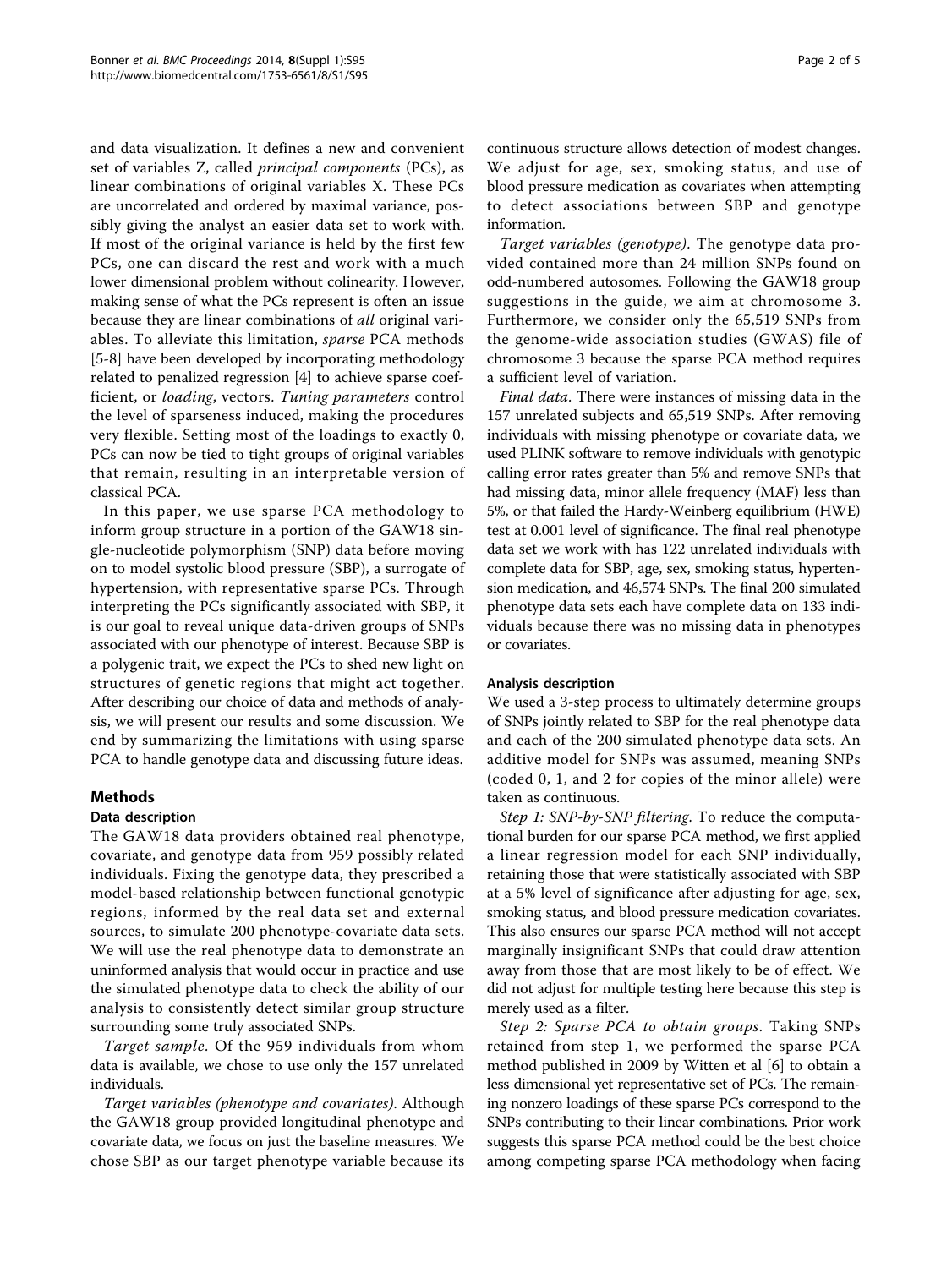such a high-dimensional ( $n < p$ ) data situation [\[8\]](#page-4-0). Tuning parameter selection: From the real phenotype data set, we selected a tuning parameter that maintained a balance between adjusted-percentage-explained variance of PCs as calculated by Witten et al [[6\]](#page-4-0) and sparseness of loading vectors among the sparse PCs. This tuning parameter was then used for each of the 200 simulated data sets to keep dimension reduction consistent.

Step 3: Relating sparse PCs to SBP. Finally, we applied a linear regression model for each sparse PC individually, retaining those that were topmost statistically associated with SBP. We then cross-referenced the SNPs with nonzero loadings in these significant sparse PCs with gene information to attribute genetic structure to the groupings and see if new structures emerged. We report the most prevalent genetic regions.

Alongside these steps, we also tracked progress of two of the topmost contributing SNPs in the underlying simulation model. They were rs6442089 from the MAP4 gene ( $\beta$  = -2.3810) and rs1131356 from the *FLNB* gene ( $\beta$  = 1.0007). We were restricted to following these because they were the only notable contributing SNPs still remaining in our GWAS chromosome 3 data; rare variants (i.e., SNPs with MAF <5%) were given heavier weights in the simulation model.

All steps were performed within the statistical programming language R (version 2.15.2). To apply the sparse PCA method, we used the authors' published Rpackage called PMA [[6\]](#page-4-0).

# Results

# Real phenotype data analysis

Step 1. Of the 46,574 SNPs in our real data, 2256 were deemed to be statistically associated with SBP at a 5% level of significance. Minimum *p*-value was  $1.72 \times 10^{-5}$ . Therefore, we retained these SNPs into the sparse PCA phase with a data set of 122 individuals and 2256 SNPs.

Step 2. Tuning parameter selection must be appropriate because it decides how sparse the obtained PCs are at the expense of adjusted-percentage-explained variance. Attempting tuning parameters  $\lambda = 3, 4, 5, 6, 7, 8, 9, 10,$ 12, 14, 16, 18, 20, 25, 30, we gauged that choosing tuning parameter  $\lambda = 10$  resulted in a balance between adjustedpercentage-explained variance and sparseness. This was graphically determined based on diminishing returns in both criteria across tuning parameters. Performing the sparse PCA, a mean (SD) of 246.2 (44.1) nonzero loadings per PC existed across the 122 PCs, reflecting that a decent level of sparseness was introduced to the PCA procedure. These PCs retained 66.1% of the total variance across  $p = 2256$  SNPs that entered the sparse PCA phase. This is a relatively large adjusted-percentage-explained variance because roughly 90% of the loadings were forced to 0.

Step 3. Of the 122 sparse PCs obtained from the real data, 27 were deemed statistically associated with SBP at a Bonferroni-corrected  $5/122 = 0.00041\%$  level of significance; because PCs tend to be uncorrelated, the Bonferroni correction here is appropriately conservative. The minimum *p*-value was  $4.37 \times 10^{-8}$  $4.37 \times 10^{-8}$  $4.37 \times 10^{-8}$ . Figure 1 displays plots of the loadings from the top 3 PCs that are statistically associated with SBP (PC11, PC9, and PC19). The SNP base-pair positions are plotted along the x-axis, and the absolute loading values (weights) are plotted along the y-axis, giving an intuitive look at SNP profiles based on their contribution to the significantly associated PC. Genetic regions that are prevalent and hold large weights will display as a tall peak on the graph. In PC11, the largest loading values occur along the intergenic region between ZPLD1 and MIR548A3 genes and within the LAMP3 and MCCC1 gene. In PC9, the largest loading values were found along the intergenic region between NPHP3-AS1 and TMEM108 genes, as well as within the TMEM108 gene. In PC19, the largest loadings occurred within the ROBO2 gene, along the intergenic region between CDCP1 and TMEM158 genes, within the FGF12 gene, and along the intergenic region between FGF12 and MD21D2. Table [1](#page-3-0) provides the number of SNPs that contribute to each PC from these genetic regions, as well as the percentage of contribution.

# Simulated phenotype data analysis

Step 1. Of the 46,574 SNPs in each simulated data set, a mean (SD) of 2385.4 (232.0) across the 200 data sets was deemed statistically associated with SBP at a 5% significance. Minimum *p*-values had a mean (SD) of  $3.65 \times 10^{-5}$  $(3.79 \times 10^{-5})$ ; rs6442089 from the *MAP4* gene was deemed significant in 38 of 200 simulated data sets, and rs1131356 from the FLNB gene was deemed significant in only 8 of the 200 simulated data sets. Because we would expect 10 out of 200 samples to result in a false positive if there were no underlying association (i.e., if  $β = 0$ , rs6442089 (β = -2.3810) has been detected an appropriately increased number of times, but rs1131356  $(\beta = 1.0007)$  seems unrelated. For this reason, we now look exclusively at rs6442089.

Step 2. Because our focus is to track a specific SNP, we will follow only those data sets that contain rs6442089. Tuning parameters were fixed at  $\lambda = 10$  to keep sparseness and adjusted-percentage-explained variance consistent with the real phenotype data analysis. For each of the 38 data sets that retained rs6442089, we ran sparse PCA to obtain the 133 sparse PCs.

Step 3. Of the 133 sparse PCs obtained for each of the 38 data sets that retained rs6442089, a mean (SD) of 28.1 (8.5) PCs was deemed statistically associated with SBP at a Bonferroni-corrected  $5/133 = 0.00038\%$  level of significance. From each of the 38 lists of significant PCs, we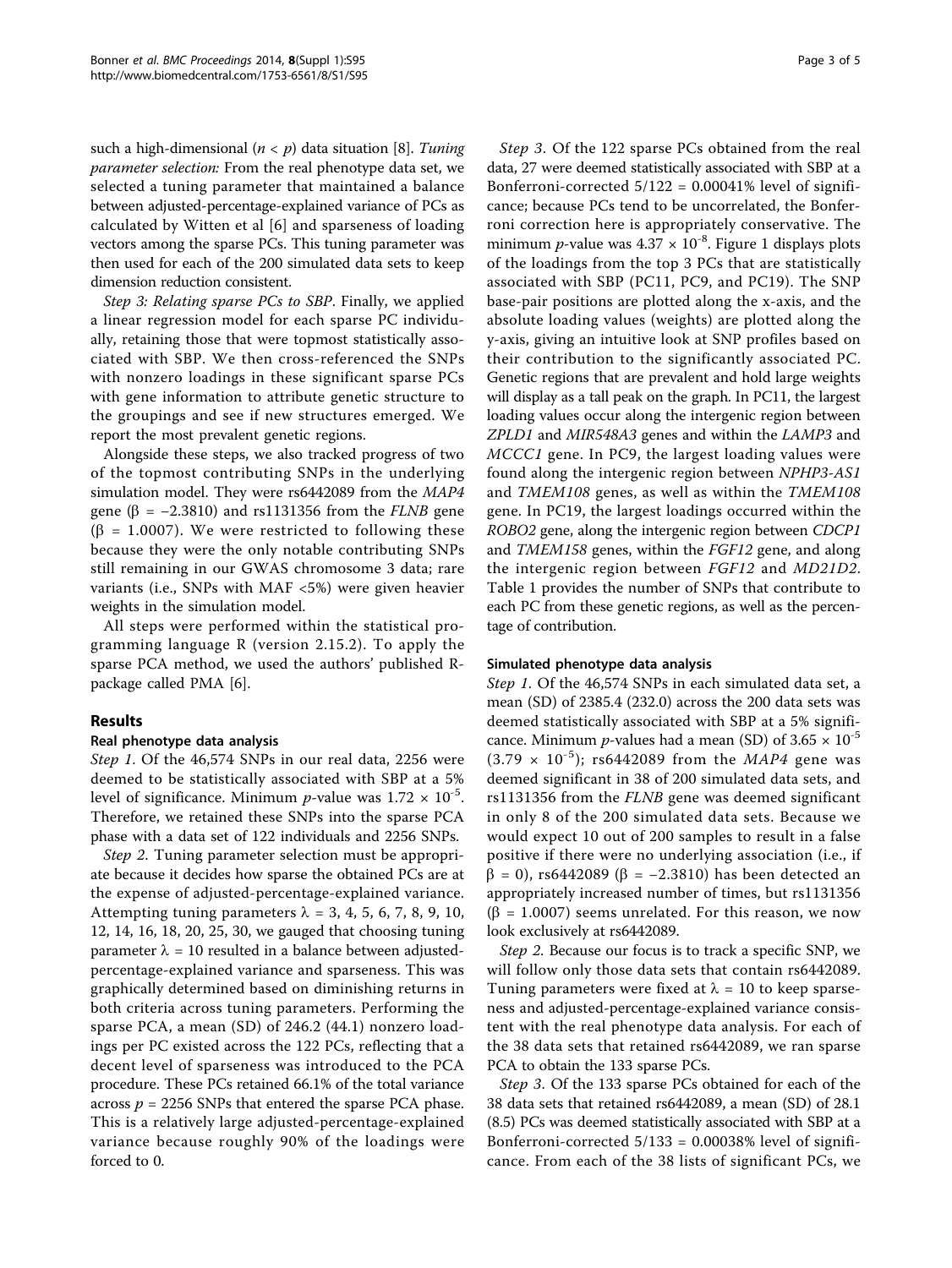<span id="page-3-0"></span>

Table 1 Notable genetic regions from top 3 sparse principal components associated with systolic blood pressure

| <b>PC 11</b>                   |                 |                    | PC <sub>9</sub>                |                        |                    | <b>PC 19</b>               |                 |                    |
|--------------------------------|-----------------|--------------------|--------------------------------|------------------------|--------------------|----------------------------|-----------------|--------------------|
| Genetic<br>region <sup>1</sup> | # SNPs in<br>PC | % Load<br>contrib. | Genetic region                 | # SNPs in<br><b>PC</b> | % Load<br>contrib. | Genetic region             | # SNPs in<br>PC | % Load<br>contrib. |
| 7PID1 to<br>MIR548A3           | 28              | 0.686748           | NPHP3-AS1 to<br><b>TMEM108</b> | 3                      | 0.563824           | ROBO <sub>2</sub>          |                 | 0.336118           |
| LAMP3                          |                 | 0.071419           | <b>TMEM108</b>                 | 6                      | 0.209901           | FGF12                      |                 | 0.151836           |
| MCCC1                          | $\overline{4}$  | 0.070489           |                                |                        |                    | FGF12 to<br>MB21D2         |                 | 0.119935           |
|                                |                 |                    |                                |                        |                    | CDCP1 to<br><b>TMEM158</b> | 6               | 0.090491           |

 $^1$ Genetic region is either the gene symbol or intergenic region (e.g., gene1 to gene2).

PC, principal component; SNP, single-nucleotide polymorphism.

then identified the PC for which rs6442089 had the largest contribution (absolute loading value) and detected genetic structure from the SNPs (loadings) in this PC. Among the 38 PCs chosen in this way, the MAP4 gene had a large set of SNPs with substantial loading contribution; this is as expected because rs6442089 is from MAP4. With few exceptions, the SMARCC1 gene was equivalent in both SNP frequency and loading contribution, suggesting it may be linked with MAP4. This consistency shows the robustness of sparse PCA to noise generated in the phenotype; likewise, but less consistent and impactful, were the DHX30 and CSPG5 genes. Intergenic regions between

CSPG5 and SMARCC1, SMARCC1 and MAP4, and MAP4 and CDC25A were also notable.

### Discussion

The sparse PCs constructed from a list of marginally associated SNPs gives insight into a new grouping structure. With a genetic component that is complex and polygenic, understanding the genetics behind SBP from this data-driven angle may be rewarding. Perhaps genes and intergenic regions that are highly weighted within the same PC have some functional similarities, or act in unison.